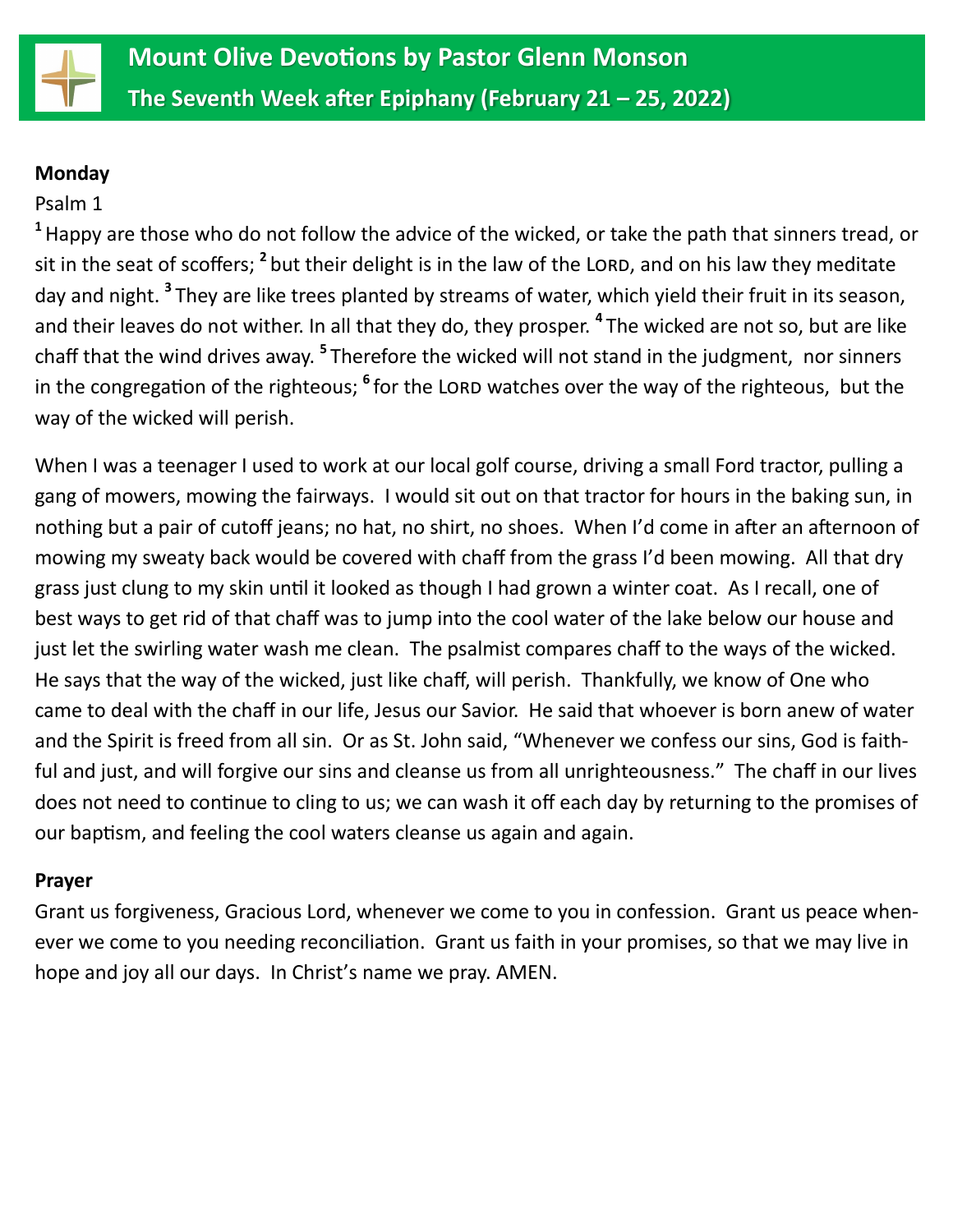## **Tuesday**

I Peter 1:18

**<sup>18</sup>** You know that you were ransomed from the futile ways inherited from your ancestors, not with perishable things like silver or gold, **<sup>19</sup>** but with the precious blood of Christ, like that of a lamb without defect or blemish. **<sup>20</sup>**He was destined before the foundation of the world, but was revealed at the end of the ages for your sake. **<sup>21</sup>** Through him you have come to trust in God, who raised him from the dead and gave him glory, so that your faith and hope are set on God.

<sup>22</sup> Now that you have purified your souls by your obedience to the truth so that you have genuine mutual love, love one another deeply from the heart. **<sup>23</sup>** You have been born anew, not of perishable but of imperishable seed, through the living and enduring word of God.

The writer here says that through Christ "we have come to trust in God." This means that Jesus is the *means* whereby we have faith in God; he is the *avenue* through which faith is created. This speaks to the fact that, though we cannot see God, we can see in Scripture pictures of Jesus. We can see Jesus healing and helping those who are sick, casting out demons from those in bondage to them, and even raising the dead. We can also see him embracing children, refusing to condemn sinners, while at the same time rebuking the self-righteous and any who are oppressing others. In all these ways we can see Jesus, and seeing him, we see God, for as our Lord said, "Whoever has seen me, has seen the Father." Knowing then, that what is true of Jesus is true of God, we know we can trust God. God is a healing and helping God. God is one who has power over those things that hold us in bondage, and even over death itself. God is one who embraces children, forgives sinners, and rebukes oppressors and any who believe in their own righteousness. In this way Christ is the means through which we have come to trust in God.

### **Prayer**

Grant us faith, O God, in your goodness and love. Help us to see that as Jesus is, so are you. As the poor soul cried out to Jesus in Scripture, so we cry out to you, "I believe, Lord. Help my unbelief." In Jesus' name. AMEN.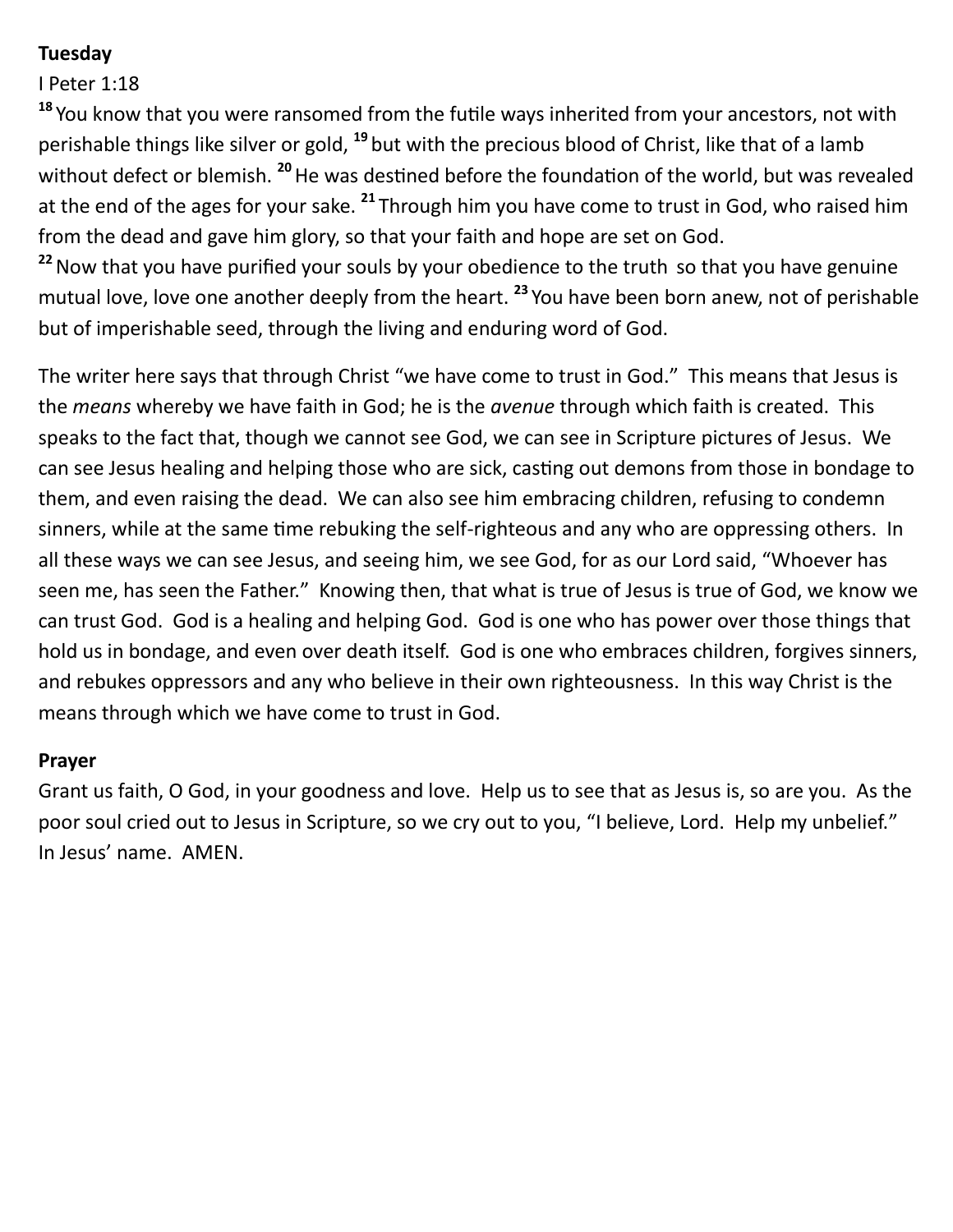### **Wednesday**

I Corinthians 15:20-26

**<sup>20</sup>** But in fact Christ has been raised from the dead, the first fruits of those who have died. **<sup>21</sup>** For since death came through a human being, the resurrection of the dead has also come through a human being; **<sup>22</sup>** for as all die in Adam, so all will be made alive in Christ. **<sup>23</sup>** But each in his own order: Christ the first fruits, then at his coming those who belong to Christ. **<sup>24</sup>** Then comes the end, when he hands over the kingdom to God the Father, after he has destroyed every ruler and every authority and power. **<sup>25</sup>** For he must reign until he has put all his enemies under his feet. **<sup>26</sup>** The last enemy to be destroyed is death.

This last line is packed with power. First of all, it recognizes that Death is the enemy of Christ. Christ says that he has come so that we might have life and have it to the full. He has called himself the Living Water, the Bread of Life, the Resurrection and the Life, all descriptors of One who is the enemy of Death. We also know that with Christ comes faith, but with Death comes fear. Fear and faith are mutually opposed. When Death sends fear our way we falter in our faith, wondering if Christ really does have the power to defeat Death. But the writer here makes it clear that not only does Christ have power over Death, he has the power to *destroy, to utterly annihilate* Death. As St. John says in his revelation, "Death will be no more; mourning and crying and pain will be no more, for the first things have passed away." How good it is to know that our Lord has power over the Last Enemy. Because we know this, we live in faith and hope, and even joy.

### **Prayer**

We praise you, Lord Christ, for your majesty and power. There is none that is your equal. You are the Lord of hosts, the Victor over all your enemies, the One who defeats even Death itself. Grant us faith to believe in your power and love, and to live our days in courageous love. In your strong name we pray. AMEN.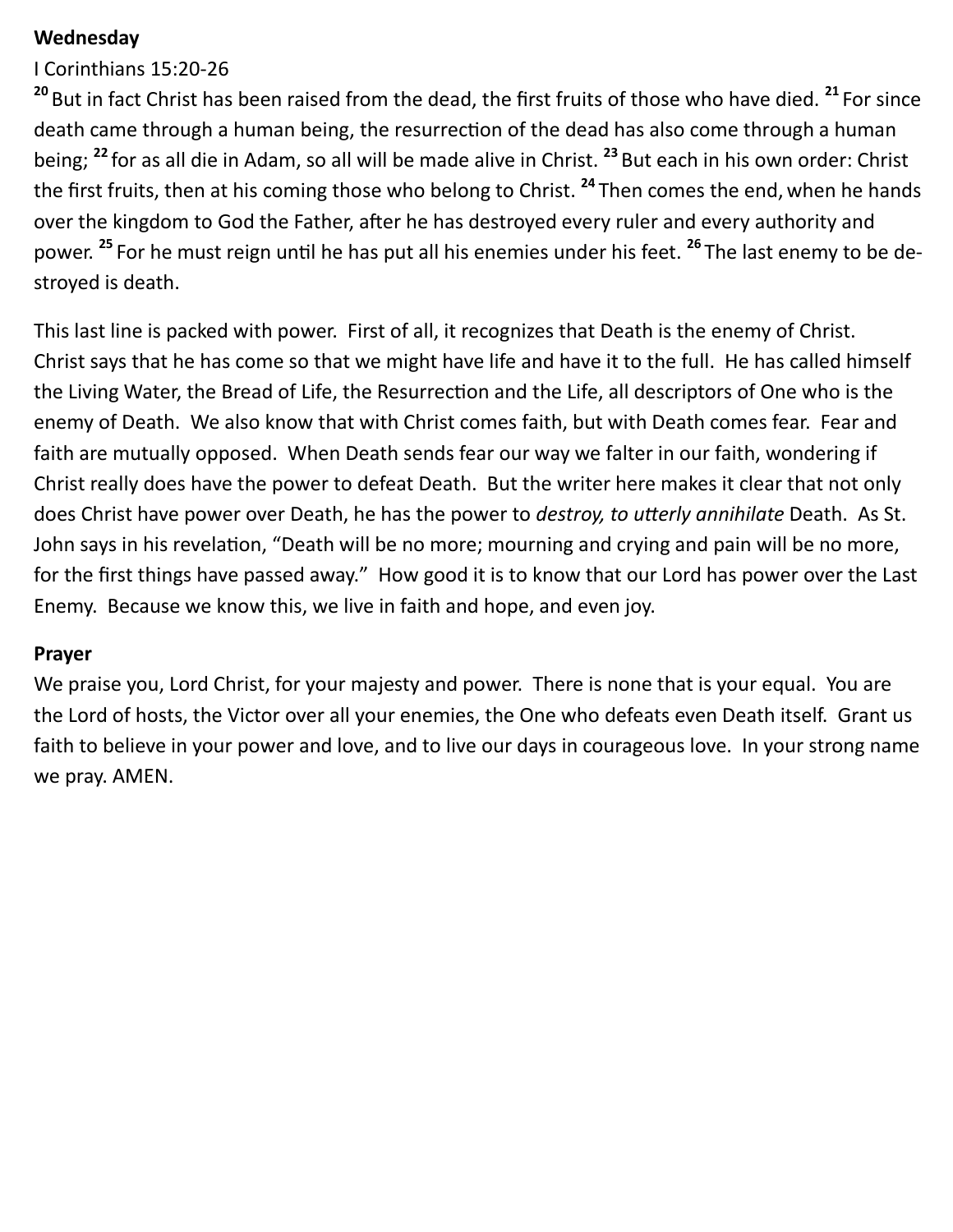## **Thursday**

# Psalm 120

<sup>1</sup> In my distress I cry to the LORD, that he may answer me: <sup>2</sup> "Deliver me, O LORD, from lying lips, from a deceitful tongue." **<sup>3</sup>** What shall be given to you? And what more shall be done to you, you deceitful tongue? **<sup>4</sup>** A warrior's sharp arrows, with glowing coals of the broom tree! **<sup>5</sup>** Woe is me, that I am an alien in Meshech, that I must live among the tents of Kedar. **<sup>6</sup>** Too long have I had my dwelling among those who hate peace. **<sup>7</sup>** I am for peace; but when I speak, they are for war.

The prayer of the psalmist could well be the prayer of us all these days: "Deliver me, O Lord, from lying lips, from a deceitful tongue." I saw recently that added to the scourges of humanity (e.g. hunger, disease, war, poverty, etc.) is *disinformation*. Disinformation is distinguished from misinformation by the fact that disinformation is false information that is distributed with *the intention* of deceiving others, while misinformation is simply false or inaccurate information. As we know, the internet, with all of its benefits, has proven to be a literal Pandora's Box, from which disinformation is constantly flowing in overwhelming volume. These lies, some spread by single individuals and some spread by whole networks of people seeking wealth and power, confuse and weaken us, causing us to be pitted one against another. More than ever, we need discerning hearts and minds these days to hear the truth and recognize it when we see it. The Church, as the mouthpiece of God, is more essential than ever as we seek to be a people who "speak the truth in love" and follow in the way of Christ. The Living Word, even Jesus our Lord, is more precious than ever.

### **Prayer**

Deliver us from lying lips, O Lord, and from those who practice deceit. Thwart the ways of the wicked, and bring to nothing the plans of those who seek only to kill and destroy. Grant that your Church might be a place where truth is told, where compassion is practiced, and where all God's people are honored and loved. In the Name of Christ we pray. AMEN.